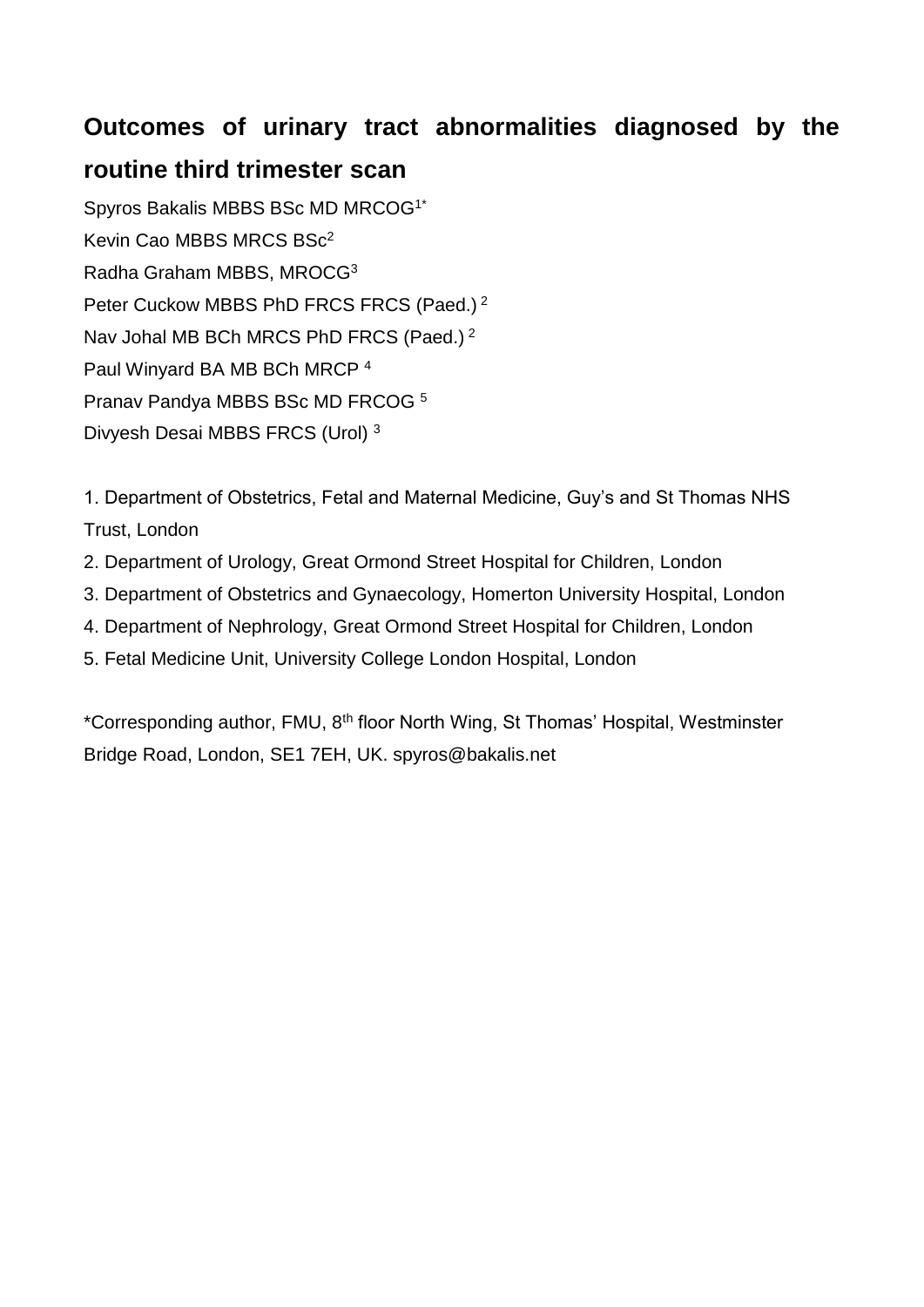#### **Abstract**

*Objective:* The aim of this study is to determine the incidence of congenital abnormalities of the kidneys and urinary tract (CAKUT) detected for the first time in an unselected population undergoing a routine third trimester scan between 30–34 week's gestation.

*Methods:* This was a retrospective analysis of 8562 routine third trimester ultrasound scans during which the fetal anatomy was evaluated, and, any structural abnormalities detected, recorded onto a fetal database which was subsequently analysed for CAKUT. All postnatal records of antenatally diagnosed CAKUT were obtained and analysed for diagnosis and management.

*Results:* There were 26 cases of urological abnormalities detected for the first time in the third trimester. The most frequent abnormality was unilateral renal pelvis dilatation (73%). Postnatal ultrasound confirmed abnormalities in 19 (73%) newborns, with two (8%) resolving antenatally and four (15%) postnatally. The overall incidence of new CAKUT detected by the third trimester scan was 0.22% (19/8562) with a male to female ratio of 1:1.6. Four patients required surgery, two received cystoscopic injection of Deflux with circumcision, one received cystoscopic valve ablation and one patient received a staged hypospadias repair.

*Conclusion:* Routine third trimester scanning is already performed in many countries with proposed benefits primarily directed towards the monitoring of fetal growth and late pregnancy malpresentation. For healthcare systems that still utili se two routine scans, debate is ongoing as to the value of introducing a routine third trimester scan. The ability to detect additional and potentially missed CAKUT is a further benefit, which in isolation is likely of too small an impact to merit implementation. However, the combination of fetal structural assessment, growth velocity monitoring and fetal presentation evaluation presents a strong case for inclusion in an antenatal screening program. The findings of this study highlight the importance of a detailed fetal structural evaluation at each antenatal ultrasound scan.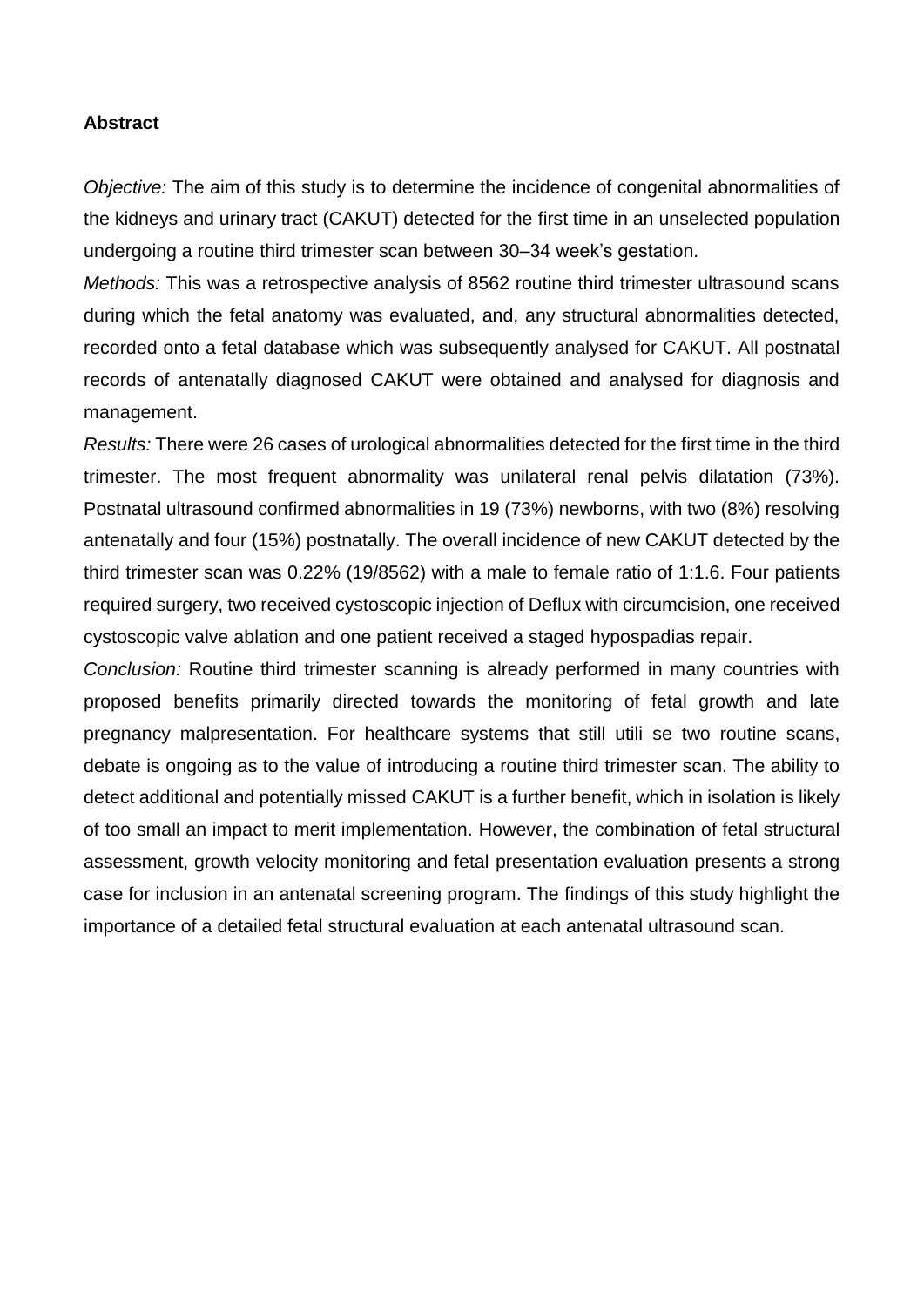# **Introduction**

Congenital abnormalities of the kidneys and urinary tract (CAKUT) are quoted as constituting 20-25% of all fetal structural abnormalities (1) and are detected by prenatal ultrasound in 0.1- 0.4% (2) of all fetuses. Antenatal detection improves renal outcomes preventing further kidney damage. Recent evidence suggests that 60% of infants having surgery for CAKUT are detected antenatally (3).

In the UK, the vast majority of these abnormalities are detected during the routine second trimester scan at 18+0-20+6 weeks gestation. Third trimester scanning has been used as a tool to detect fetal growth disorders. There is some literature assessing the incidence and outcome of CAKUT diagnosed in the third trimester, although, this evidence is not from routine uncomplicated pregnancies (4,5).

The aim of this study is to determine the incidence of CAKUT detected for the first time in an unselected population undergoing a routine third trimester scan.

# **Patients and methods**

A routine third trimester scan at 30+0 to 34+6 weeks of gestation was introduced at University College London Hospital (UCLH). The primary aim of the scan was the detection of the small for gestational age fetus. At the time of the scan, fetal biometry, amniotic fluid volume, and Doppler studies of the middle cerebral and umbilical arteries were measured. In addition to fetal biometry the fetal brain, heart, gastrointestinal and urinary systems were routinely revaluated in all cases. Data were consistently entered onto a computerised database which also archived images. The computerised database was searched to identify all new CAKUT detected for the first time in the third trimester between the 1<sup>st</sup> April 2012 and the 1<sup>st</sup> February 2014. The second trimester scan for each case was reviewed to ensure that the findings were new to the third trimester. The records of postnatal management at the Great Ormond Street Hospital were examined to determine clinical outcomes.

## *Antenatal detection*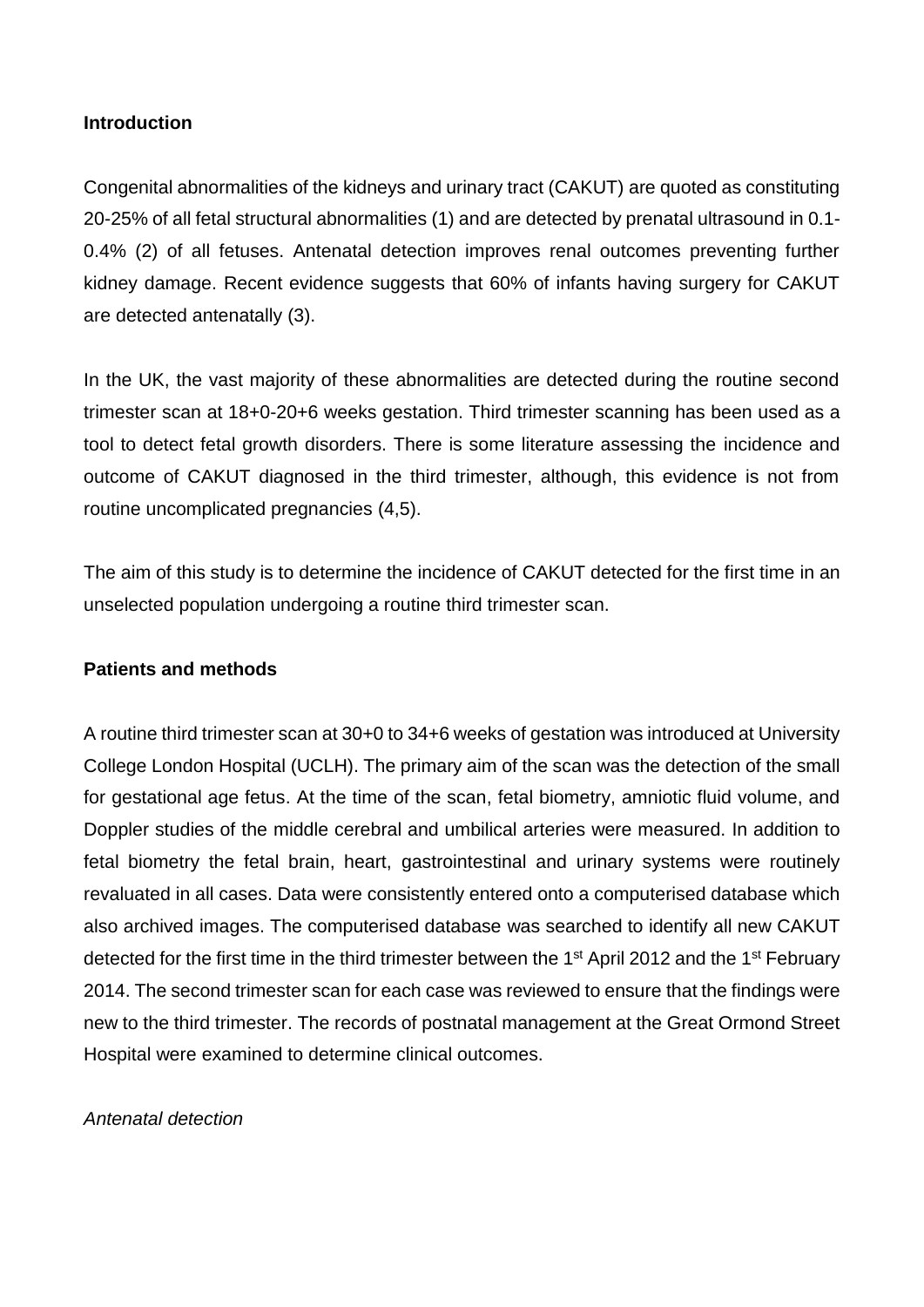Antenatal scanning at UCLH is undertaken by experienced fetal sonographers, who refer new fetal structural abnormalities for review in the Fetal Medicine Unit (FMU).

An APD of 10-15mm was considered mild, 15-20mm moderate and more than 20mm severe. The presence, filling and wall thickness of the fetal bladder, presence, morphology (horseshoe, duplex, etc.) and measurement of the longitudinal, transverse and anteroposterior dimensions of each kidney and the antero-posterior diameter (APD) of the renal pelvis were recorded.

All CAKUT cases were counselled jointly by a Fetal Medicine specialist and a paediatric renal physician or urologist. Antenatal follow-up was monthly post diagnosis, except for mild ANH which was discharged from antenatal care. All new cases of fetal abnormalities were routinely referred from the FMU to the neonatal unit for immediate postnatal reassessment and management, whilst long term follow up was conducted by the Paediatric Urologists at Great Ormond Street Hospital.

#### *Postnatal treatment*

Postnatally, neonates with antenatal CAKUT are managed initially at UCLH where they are scanned after five days (or immediately if suspicion of acute obstructive uropathy). Those patients with APD of <10mm were discharged from further urology follow-up. Patients with confirmed unilateral hydronephrosis over 10mm are started on prophylactic antibiotics for possible vesico-ureteric reflux and booked for further renal sonography at 6 weeks to 6 months at GOSH. Patients with hydroureteronephrsis were evaluated with further scans, including nuclear medicine scintigraphy and micturating cystourethrogram (MCUG) to look for obstructive pathology. Finally, patients with bilateral hydronephrosis are worked up for acute investigation and management of bladder outlet obstruction (BOO), which usually entails an acute transfer to GOSH to receive cystoscopy. Management pathway for various antenatal CAKUT cases can be found in figures 1. Decision to list patients for further observation, antibiotic treatment or surgery was based on the results of subsequent investigations.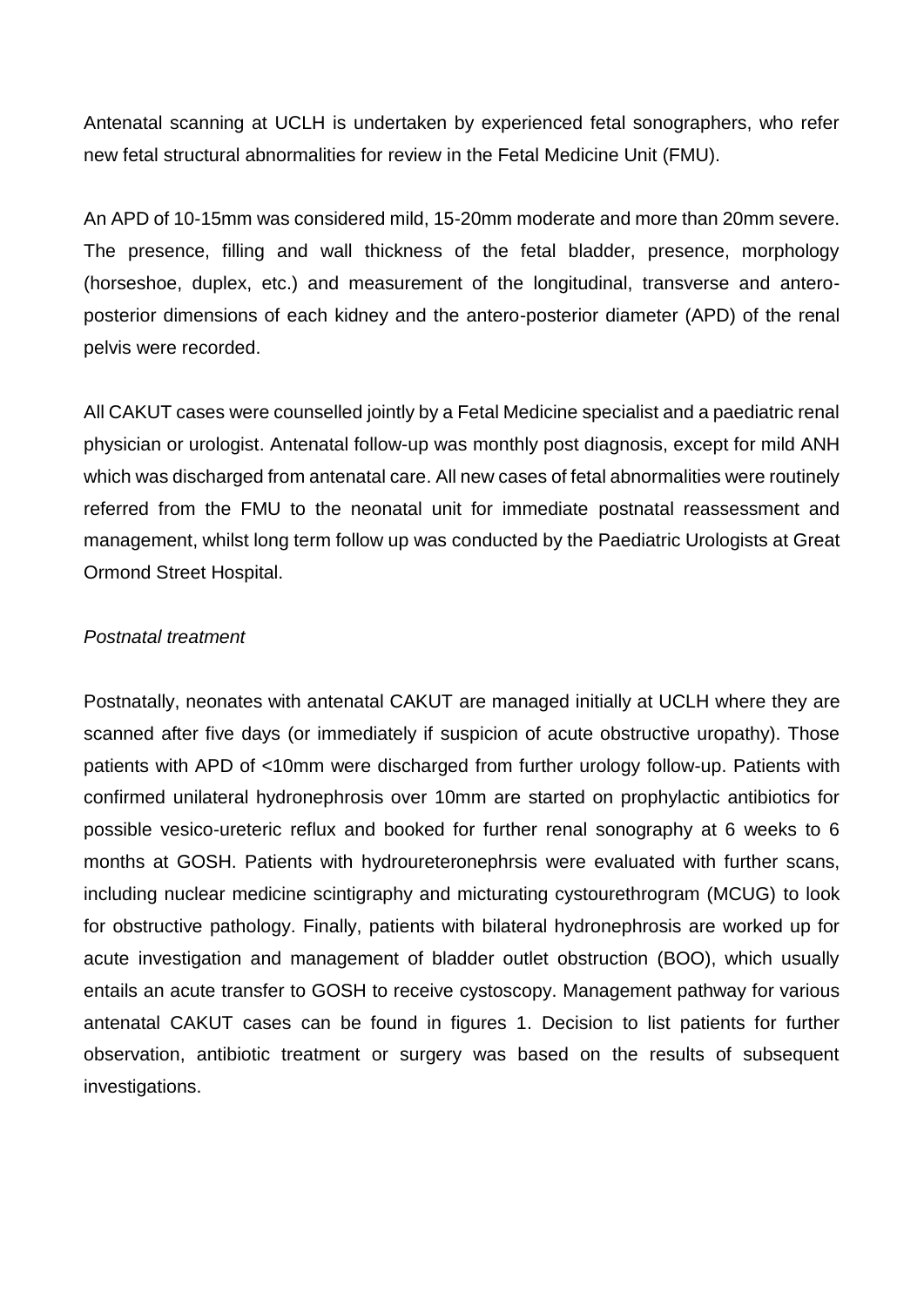

**Figure 1**. Template for postnatal management of antenatally detected urologic abnormality. Micturating cystourethrogram (MCUG), vesico-ureteric reflux (VUR), vesico-ureteric junction obstruction (VUJO), pelvi-ureteric junction obstruction (PUJO), multicystic dysplastic kidney (MCDK), and posterior urethral valves (PUV).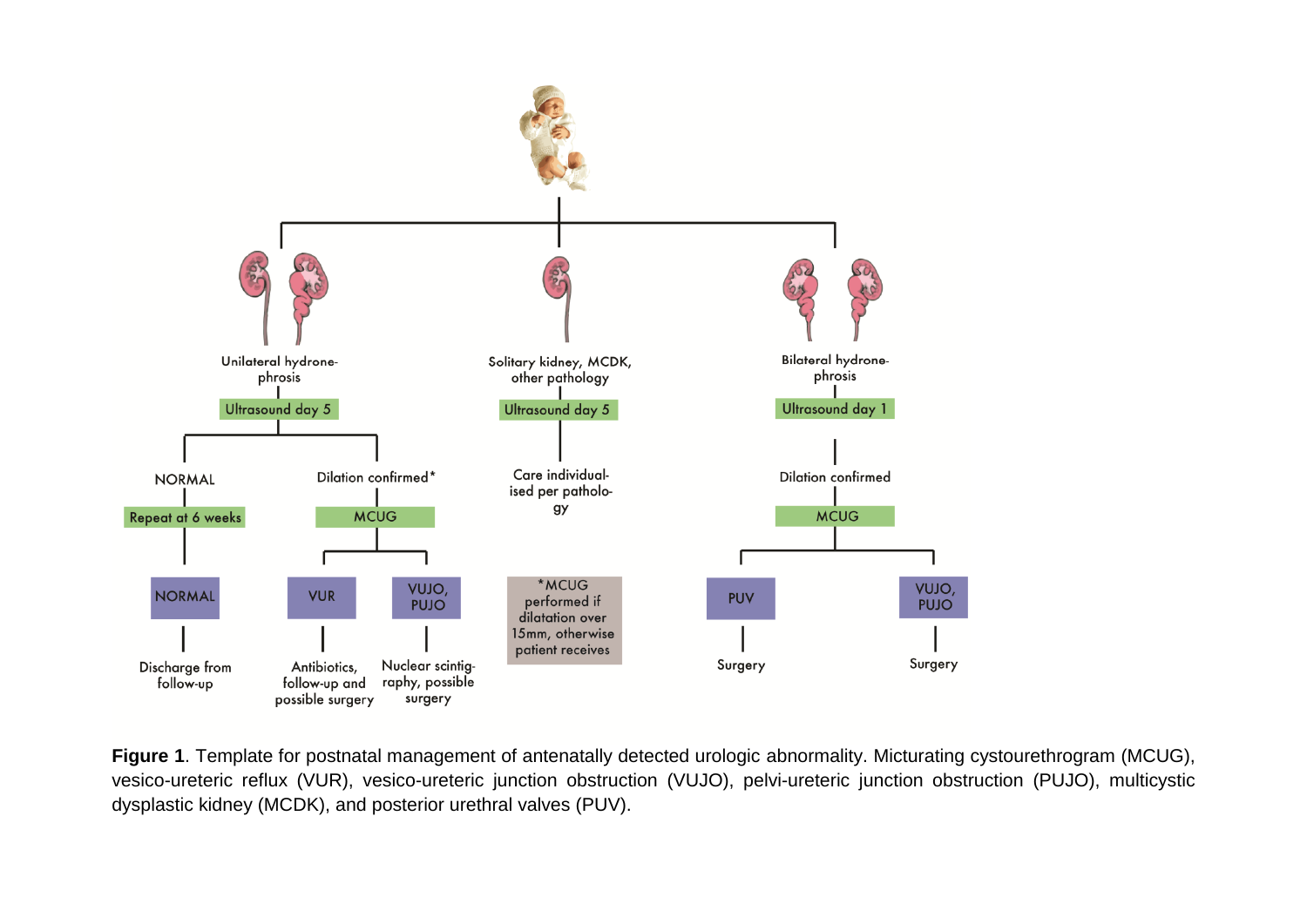# **Results**

## *Third trimester scan*

There was a total of 8562 routine third trimester scans carried out in singleton pregnancies with no known fetal abnormalities. The mean maternal age was 32.7 and 31.0 years in the normal and CAKUT groups respectively. The gestational age of the scan was between 30+0 to 34+6 weeks, with a mean of gestational age of 32.9 weeks in the normal and 33.0 in the CAKUT groups. The maternal characteristics are shown in table 1.

**Table 1.** Maternal characteristics in the normal and CAKUT groups. Data are given as median (interquartile range) or *n* (%).

| Characteristic              | Normal (n=8536)     | CAKUT (n=26)        |
|-----------------------------|---------------------|---------------------|
| Maternal age                | 32.7 (29.6-36.4)    | 31.0 (32.4-33.7)    |
| Maternal weight             | 73.0 (66.5-82.0)    | 69.7 (65.3-76.4)    |
| Maternal height             | 164.2 (160.0-169.0) | 166.0 (162.0-170.0) |
| GA at screening             | $32.9(32.1 - 33.7)$ | 33.0 (32.4-33.7)    |
| Racial origin               |                     |                     |
| Caucasian<br>$\bullet$      | 6134 (71.9)         | 22 (84.6)           |
| Afro-Caribbean<br>$\bullet$ | 866 (10.1)          | 2(7.7)              |
| South Asian<br>$\bullet$    | 815(9.5)            | 1(3.8)              |
| East Asian                  | 493 (5.8)           | 0(0)                |
| Mixed<br>$\bullet$          | 228(2.7)            | 1(3.8)              |
| Smoking                     | 191(2.3)            | 0(0)                |

## *Antenatal diagnosis*

There were 26 cases of urological abnormalities detected for the first time in the third trimester, which are listed in table 1. The most frequent abnormality was unilateral renal pelvis dilatation (73%) followed by bilateral renal pelvis dilatation (12%) duplex renal system (8%), unilateral renal agenesis (4%) and renal cyst (4%) (see table 2).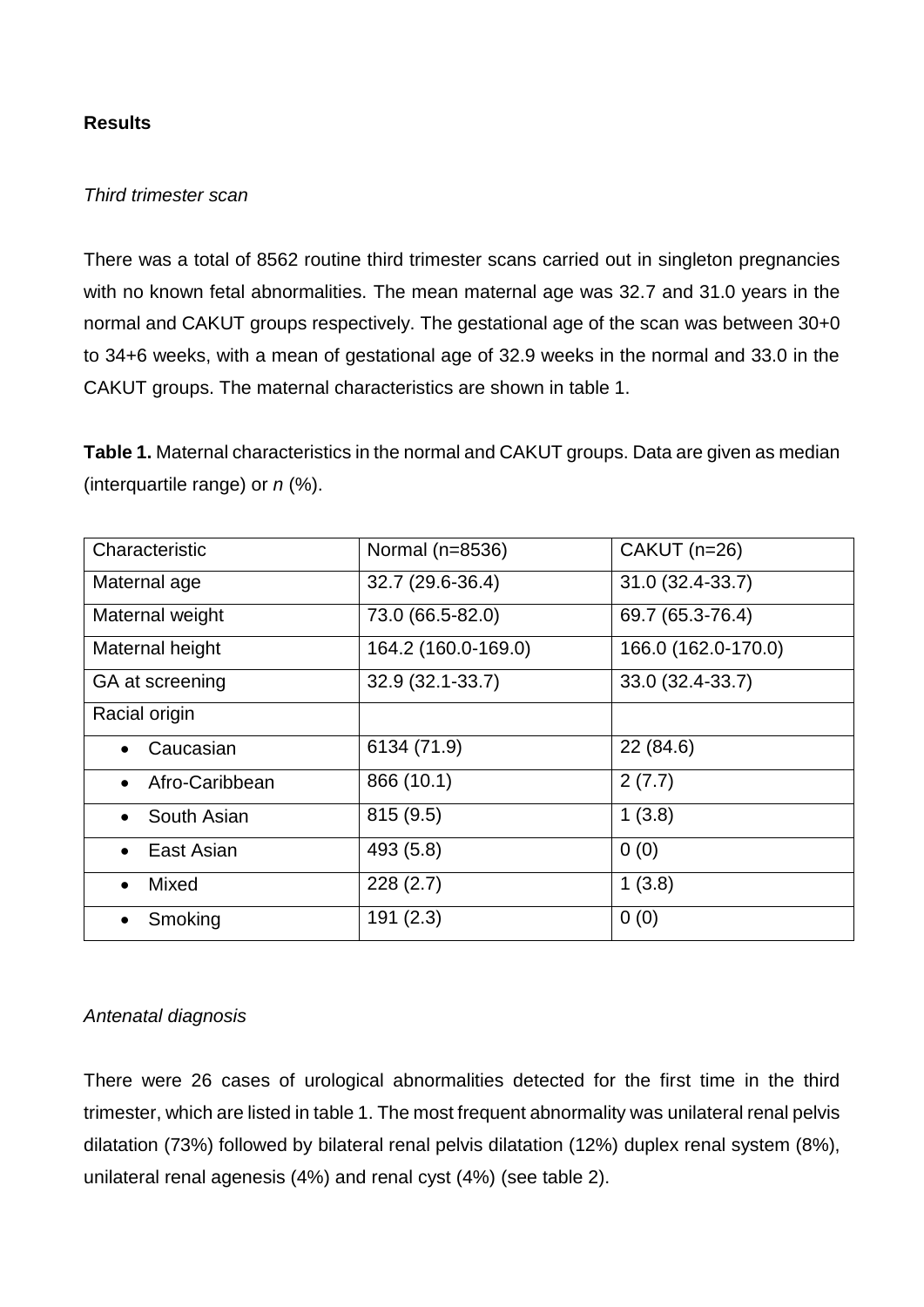**Table 2.** Genitourinary abnormalities detected by the third trimester scan

| <b>Genitourinary Abnormality</b>   | $n$ (%)   |
|------------------------------------|-----------|
| Unilateral pelvis dilatation       | 16 (73%)  |
| <b>Bilateral pelvis dilatation</b> | 3(12%)    |
| Absent kidney                      | 1(4%)     |
| <b>Duplex</b>                      | 2(8%)     |
| Other                              | 4 (15%)   |
| <b>TOTAL</b>                       | 26 (100%) |

# *Postnatal diagnosis confirmation*

Postnatal ultrasound confirmed abnormalities in 19 (73%) newborns, with 2 (8%) resolving antenatally and 4 (15%) resolving on their first postnatal scan. The overall incidence of new genito-urinary abnormalities detected by the third trimester scan was 0.22% (19/8562) with a positive predictive value of 76% (see table 2). The male to female ratio in our study was 1:1.6, i.e. a 50% greater number of females with proven urologic pathology. The most common diagnosis was physiologic antenatal hydronephrosis (ANH) (31%) followed by VUR (12%), unilateral renal agenesis (8%), posterior urethal valves (4%), megaureter (8%) and penile hypospadias (4%). One neonate was lost-to-follow-up (4%). The full list of postnatal diagnoses is listed in Table 3.

**Table 3.** Postnatal diagnoses from newly-detected abnormalities at the third trimester scan

| <b>Postnatal diagnoses</b> | $n$ (%) |
|----------------------------|---------|
| Resolved                   | 6(23)   |
| Antenatally                | 2(8)    |
| Postnatally                | 4(15)   |
| Agenesis                   | 2(8)    |
| <b>PUJ</b>                 | O       |
| <b>Duplex</b>              | 2(4)    |
| Valves                     | 1 $(4)$ |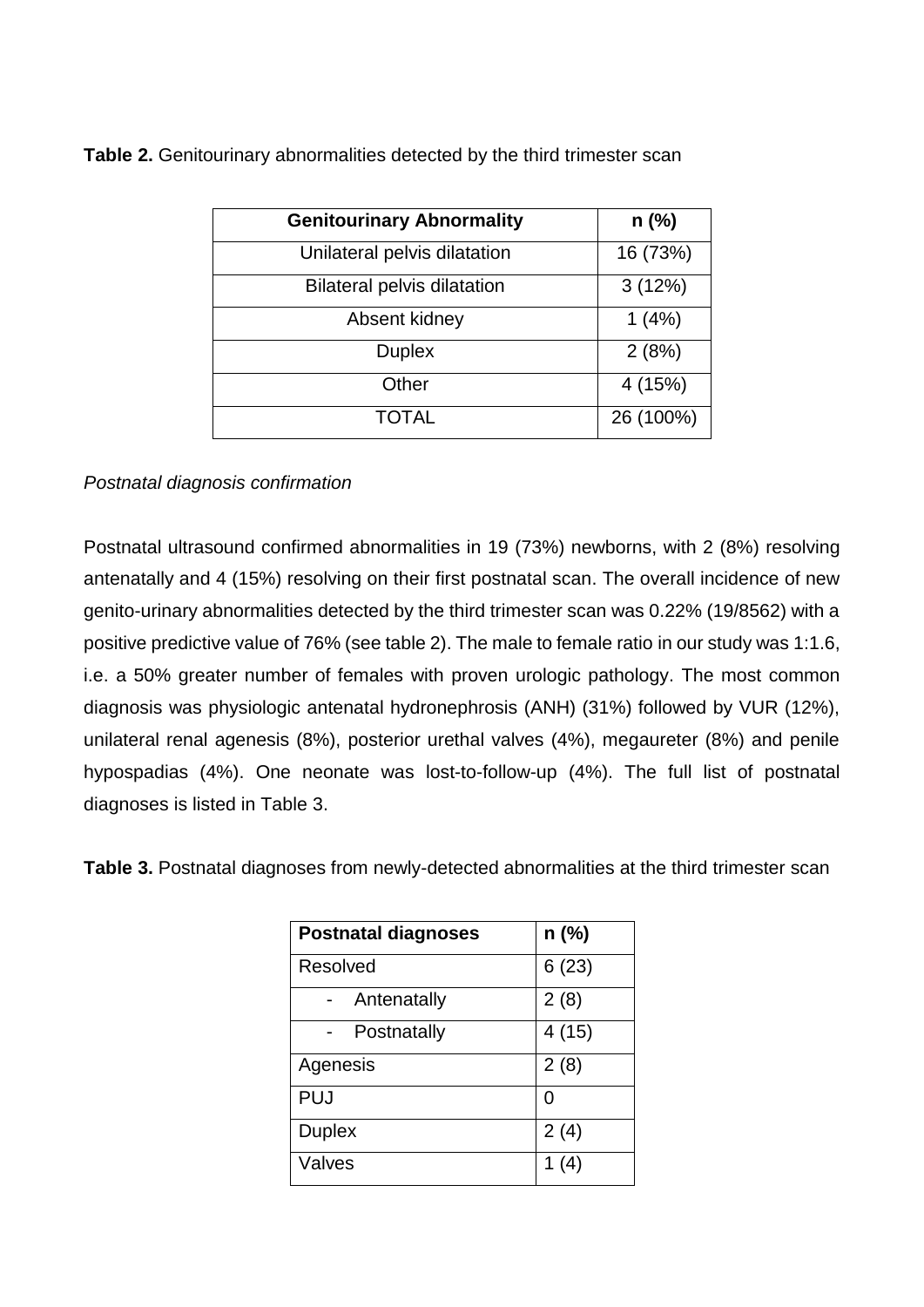| Megaureter        | 2(8)     |
|-------------------|----------|
| VUR               | 3(12)    |
| <b>Bilateral</b>  | 2(8)     |
| Unilateral        | 1(4)     |
| Hydronephrosis    | 8(31)    |
| <b>Bilateral</b>  | 1(4)     |
| Unilateral        | 7(27)    |
| Other             | 1(4)     |
|                   |          |
| Lost to follow up | 1 $(4)$  |
|                   |          |
| Incidence         | $0.22\%$ |

# *False negatives*

There were an additional seven cases of ANH which were identified as 'new' urologic abnormalities by the routine third trimester scan. However, on retrospective evaluation of second trimester scans, these cases were identified as normal, despite ANH already being present. These cases were therefore incorrectly identified as normal in the second trimester. If these patients were included as newly detected third trimester cases, then the total number of abnormalities would increase to 33 or an incidence of 0.33%.

## *Postnatal management*

## Vesico-ureteric reflux (VUR)

The three patients with VUR received antibiotic prophylaxis, with two cases requiring antireflux surgery (Deflux© injection). Follow-up was discontinued based on the results of sequential scans.

## Urinary tract infection

Urinary tract infection is one of the principle presentations of neonatal urological disease along with obstruction and abdominal masses. In our group only one patient had infection,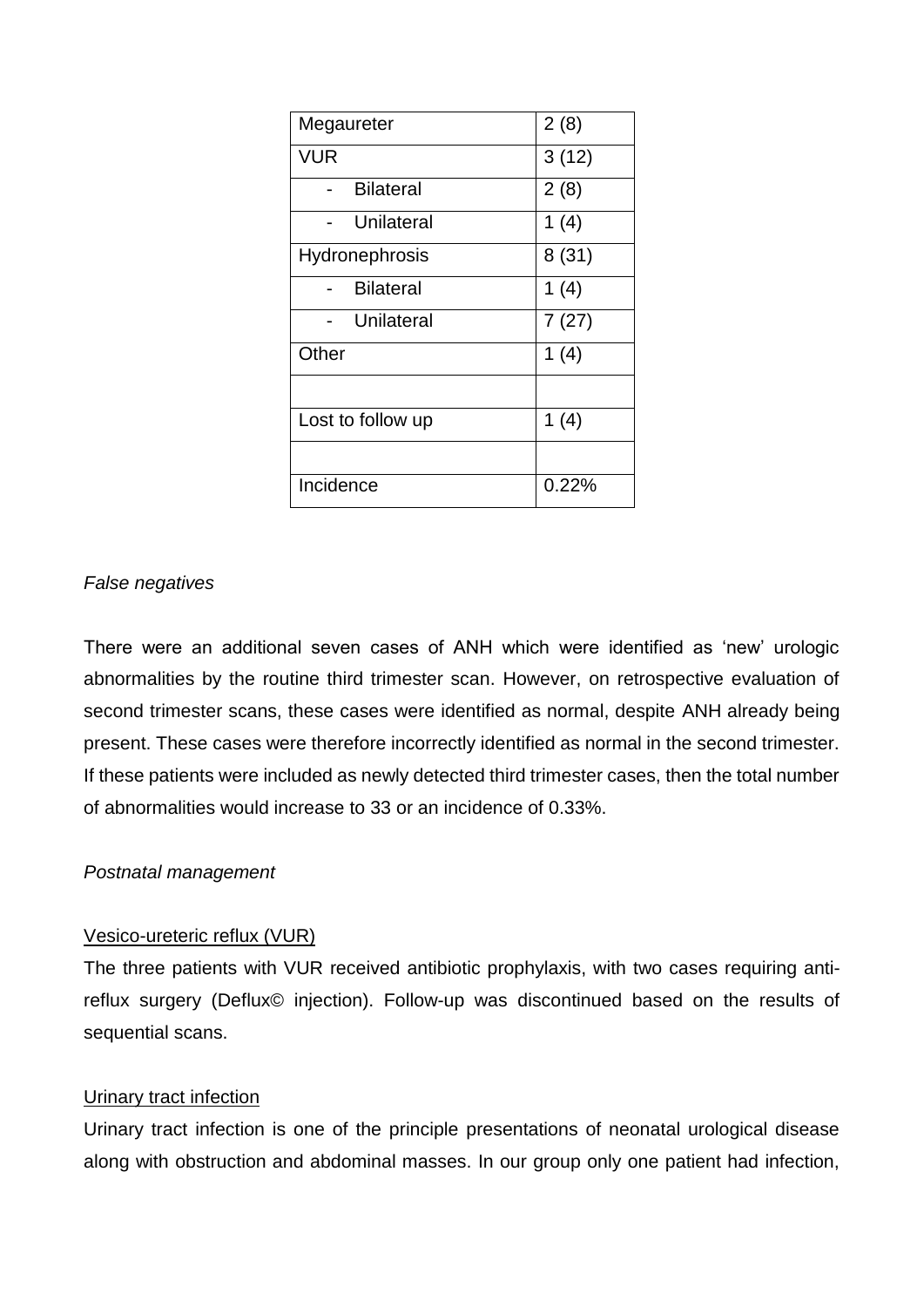having an underlying postnatal diagnosis of non-refluxing megaureter.

# Other renal anomalies

The two cases of megaureter received antibiotic prophylaxis for six months whilst the patients with unilateral agenesis were followed up for 6 months without treatment.

# Other urologic anomalies

One patient had posterior urethral valves and one proximal hypospadias. The former received a valve ablation procedure and the latter a staged repair.

# **Surgery**

Four patients required surgery. Two patients received cystoscopic injection of Deflux with circumcision, one received cystoscopic valve ablation and one patient received a staged hypospadias repair.

Though these are technically not newly diagnosed third trimester abnormalities, in the absence of a routine third trimester scan they would not have been identified antenatally. Of the seven cases (see table 4) 3 patients requires surgery (1 pyeloplasty and 2 circumcisions) and 1 had a UTI.

**Table 4.** Postnatal outcomes of ANH misidentified as normal at the second trimester

| <b>Pathology</b>       | n              |
|------------------------|----------------|
| Vesico-ureteric reflux |                |
| Megaureter             |                |
| Hydronephrosis         | $\overline{2}$ |
| <b>PUJ</b> stenosis    | 2              |
| Lost to follow up      |                |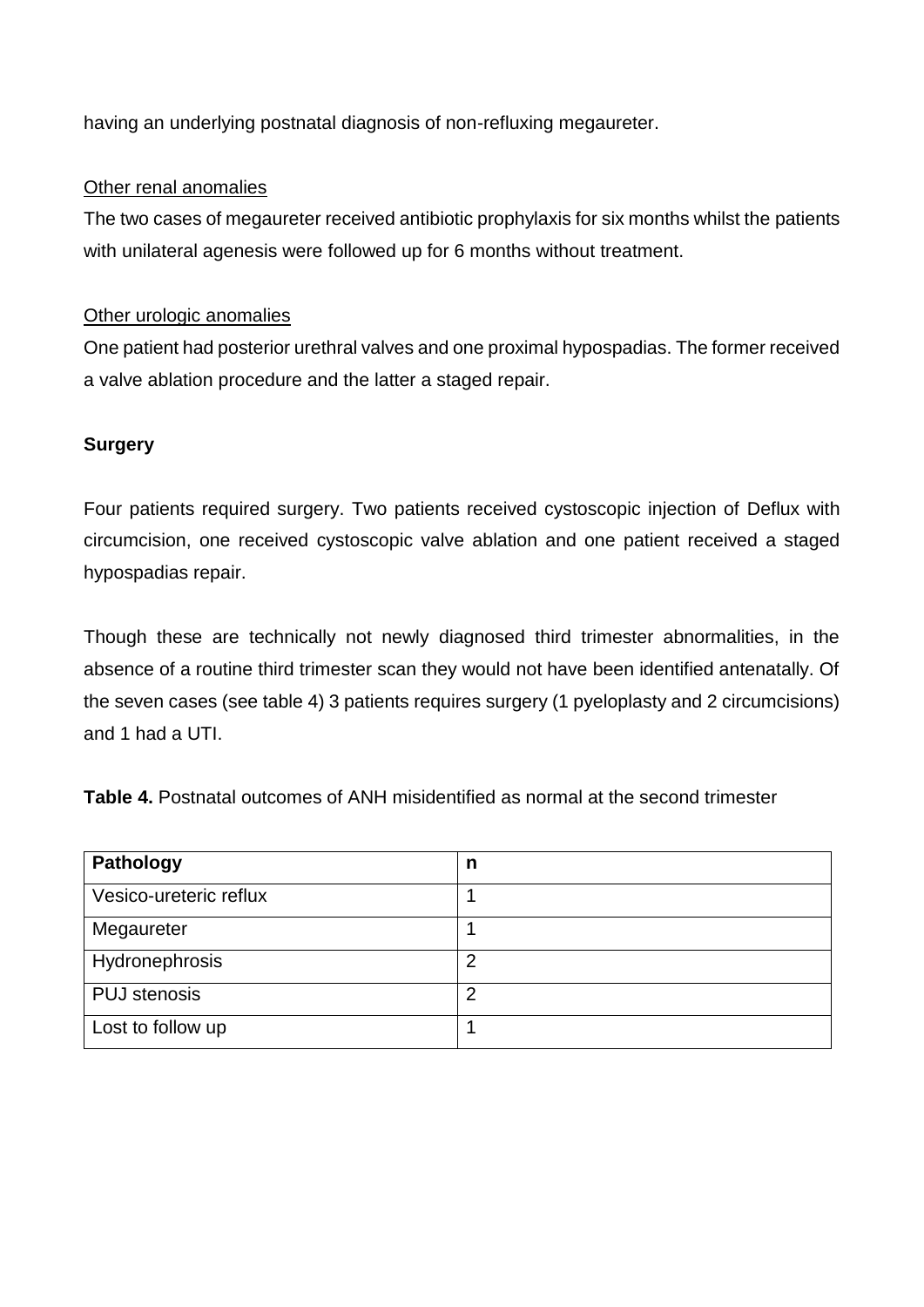#### **Discussion**

The main finding of our study is that routine third trimester scanning is able to detect additional urologic abnormalities not present at the second trimester scan, whose identification can lead to early postnatal intervention and hence reduction in long term co-morbidities. Our study is unique three ways. Firstly, it looks at all possible CAKUT in the third trimester only, unlike similar studies which includes second and third trimester findings. Secondly, it uses a larger APD cut off of 10mm rather than 7mm (5*)* therefore allowing us to decrease the false positive rate. Thirdly, ours is a true routine population and does not rely on referrals a from other centres, which would increase the incidence of pathology.

Our data suggests that the third trimester has a higher detection rate of true postnatal urologic pathology (73%) and a lower rate of spontaneous resolution (26%) compared to second trimester ultrasound, where resolution rates of up to 50% are seen in the literature, especially when APD is below 10mm (6). The additional ultrasound findings increase the postnatal CAKUT rate by 0.3%. A study by Shipp et al. regarding routine third trimester scanning found a postnatal CAKUT incidence of 1.8% (5). The lower incidence in our cohort is mostly explained by the difference in APD thresholds used (7mm in Shipp et al. (5) and 10mm by us) as well as how false negative cases were handled. Fetuses with apparent new anomalies at the third trimester scan but on review found to be abnormal at the second trimester scan were included as new cases by Shipp. In our analysis, we excluded these although in practice, these fetuses form part of the false negative rate of the third trimester scan and would have increased our CAKUT incidence by 0.4%. Other studies on third trimester scanning have quoted higher rates of CAKUT diagnoses, however these are in unselected populations (4,5).

A frequent finding in observational research is that ANH is more prevalent in males (up to 4:1 ratio) and more often left-sided (2:1) (7-10). Studies on third trimester scanning in selected populations uphold these observational patterns. In our cohort, there was a minor female and right-sided ANH predominance. A similar slight female predominance was also found by Ek *et al.,* (1:1.5 male to female ratio), who investigated third trimester scanning in a routine population (11). We speculate that the apparent male predominance seen with studies looking at second trimester scanning, may be a phenomenon seen only earlier in gestation that does not translate to postnatal pathology. Perhaps the greater outflow tract resistance in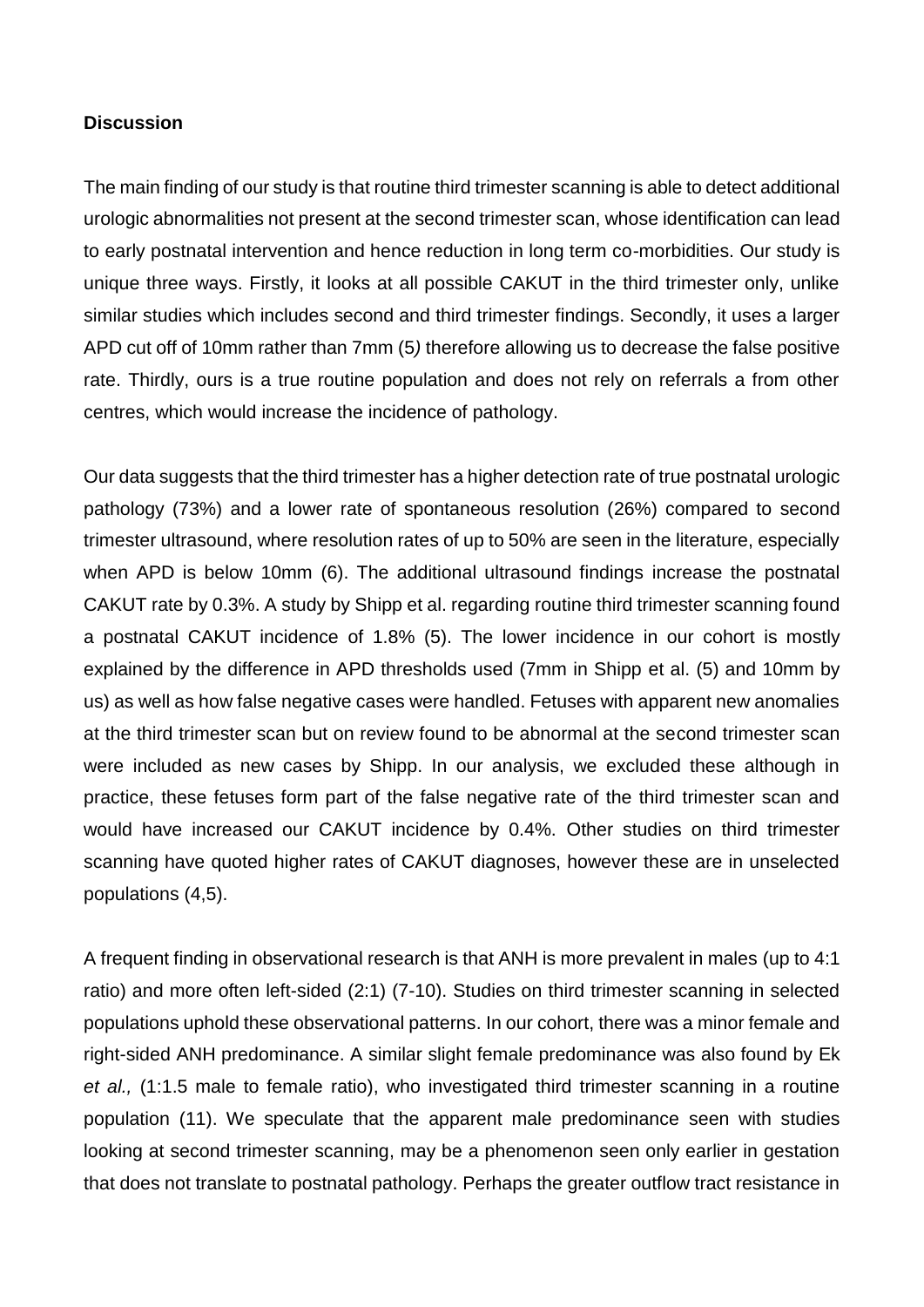males can explain this pattern in earlier gestation and its disappearance may be explained by the increase in the capacity of the fetal bladder.

The precise threshold for detecting ANH determines the sensitivity and specificity at the second and third trimester scan. Two systems exist for this categorisation, the Society of Fetal Urology (SFU) grade and the Antero-posterior diameter (APD), with most sonographers and literature reporting in the latter format. There is debate as to what level to set as a threshold for detection, with some studies suggesting that 7mm at the third trimester (6,12,13), whilst others opt for 10mm. We used a threshold of 10mm at the third trimester scan, as this is more closely aligns with that used after birth. We felt this value provided a superior compromise between excess detection of benign ANH without missing real pathology.

An important question surrounding routine third trimester scanning is the value of the detected pathology, or whether there is any benefit in making these additional detections. Unfortunately, this research cannot conclusively settle this debate. There are many proponents of a more conservative approach toward antenatal urologic abnormalities with research suggesting that lower grades of APD (5-7mm at second trimester, <10mm at third trimester) often do not translate to real pathology. This 'benign' hydronephrosis is a group that is arguably over investigated and over-treated. Many urologists prescribe prophylactic antibiotics for these patients, but others advocate a more cautious approach with prophylaxis as urinary tract infections (UTI) are relatively uncommon in patients with mild hydronephrosis (7,14). There is no consensus regarding the correct management of these patients, with some advocating the use of multiple predictive factors such as higher grade hydronephrosis, bilateral hydronephrosis and renal scarring to determine whom to give antibiotics to (7,15). However, what is clear is that patients with higher grades of APD (quoted as over 10mm or 15mm) are more likely to need surgery (6,13,16). The literature also supports the finding that ANH discovered in the third trimester has a higher rate of UTI than those detected earlier (14), potentially altering the risk profile of these children.

A more convincing argument against third trimester scanning is that findings such as megaureter and solitary kidneys are not clinically concerning. The literature suggests that primary megaureter is the cause of 6-10% of all ANH (17), but there is a higher than normal rate of surgery in this group, with one study finding that 22% of these patients ultimately had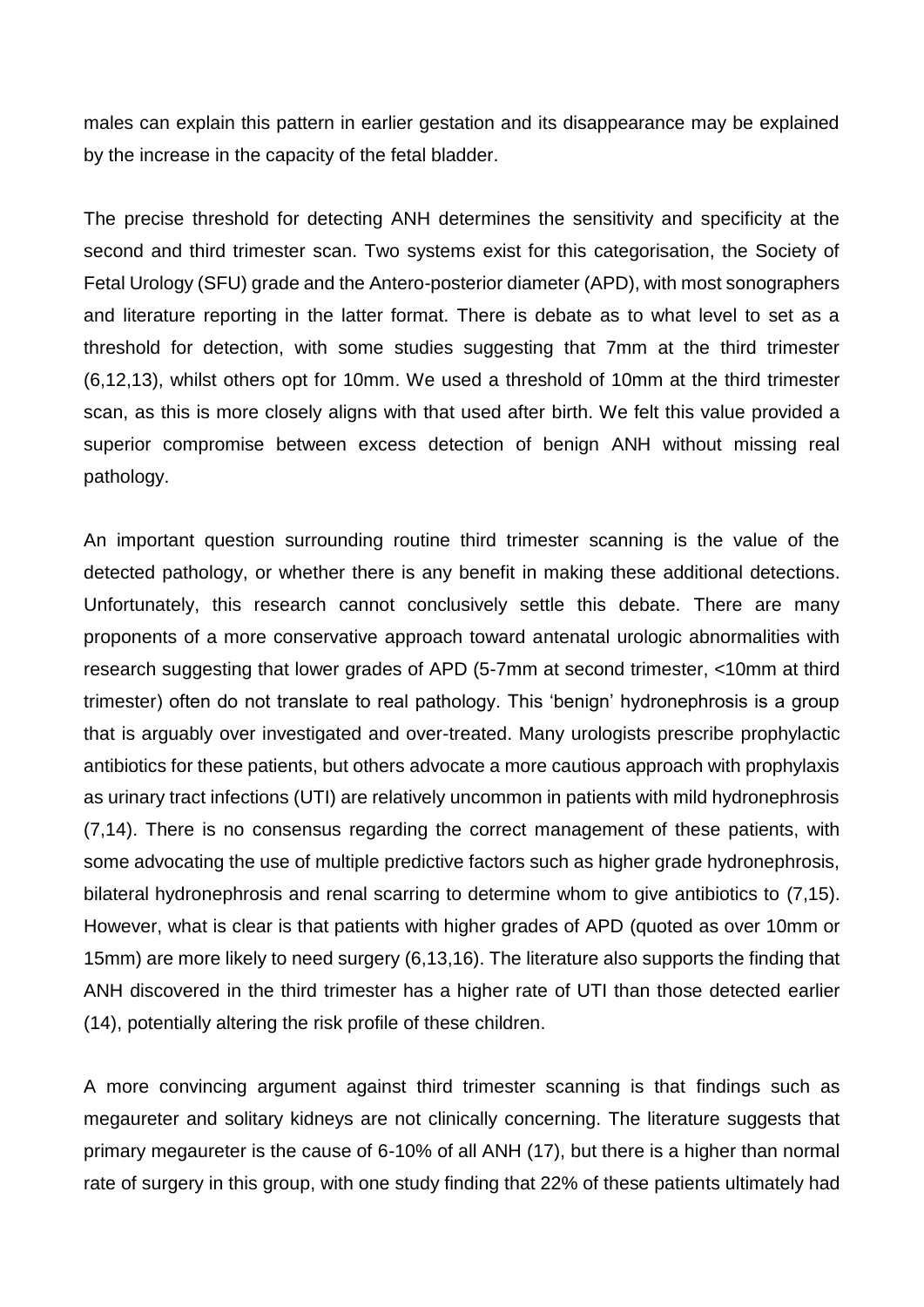reimplantation of their ureters (8). Whilst there is little that can be done for patients with a solitary kidney, it is recognised that there is a high co-abnormality rate and an association between solitary kidney and early-onset hypertension (14). Arguably, the pathologies found by the routine third trimester scan are not inconsequential, with seven patients in our group requiring surgery, three of which were newly discovered whilst four were misidentified as normal at the second trimester study. Routine third trimester scanning thus detects latepresenting pathology and is a second chance to pick up missed pathology from earlier scans.

The biggest argument against employing a routine third trimester scan purely to detect additional fetal abnormalities is one of Pareto efficiency, or rather the optimal use of resources in a healthcare system. It would be very hard, if not impossible to make a case that detecting additional CAKUT should divest resources from other more impactful healthcare screening policies, especially when third trimester CAKUT will generally not change the course of pregnancy management and may carry with it the potential for unwarranted anxiety and possibly even overtreatment. This may seem to rule out the value of third trimester scanning for fetal structural pathology particularly as the absolute diagnosis rate of CAKUT is so low. But we must remember that the CAKUT diagnosis rate from the established-second trimester scan is also very low and the value of obstetric scanning lies firstly with its utility in monitoring fetal growth, presentation and screening for maternal pregnancy-related disorders. In these areas, a growing body of research is demonstrating that the third trimester scan may be of significant benefit, in picking up many more small-for-gestational age fetuses and detecting pre-eclampsa (18, 19). In this regard, having the additional window of opportunity to screen for CAKUT, provide counselling and preparation for postnatal investigation and in some cases pre-empting of kidney damage becomes a beneficial corollary of scanning in the third trimester.

The limitations of this study were threefold. Firstly, it was a retrospective analysis of the antenatal and postnatal clinical outcomes of a cohort of patients scanned with a routine third trimester scan at UCLH. It was not a randomised controlled trial; thus, all patients were exposed to this screening intervention and there is no technical control group. We have therefore made our comparisons against literature from other centres. Secondly that we only reviewed the clinical notes of all antenatally detected CAKUT patients for up to 3 years. Thirdly, we were not able to scan normal patients after delivery in order to evaluate the full sensitivity and specificity of routine third trimester scanning in our population. However, as discussed previously, this would have been a sizable endeavour to undertake with this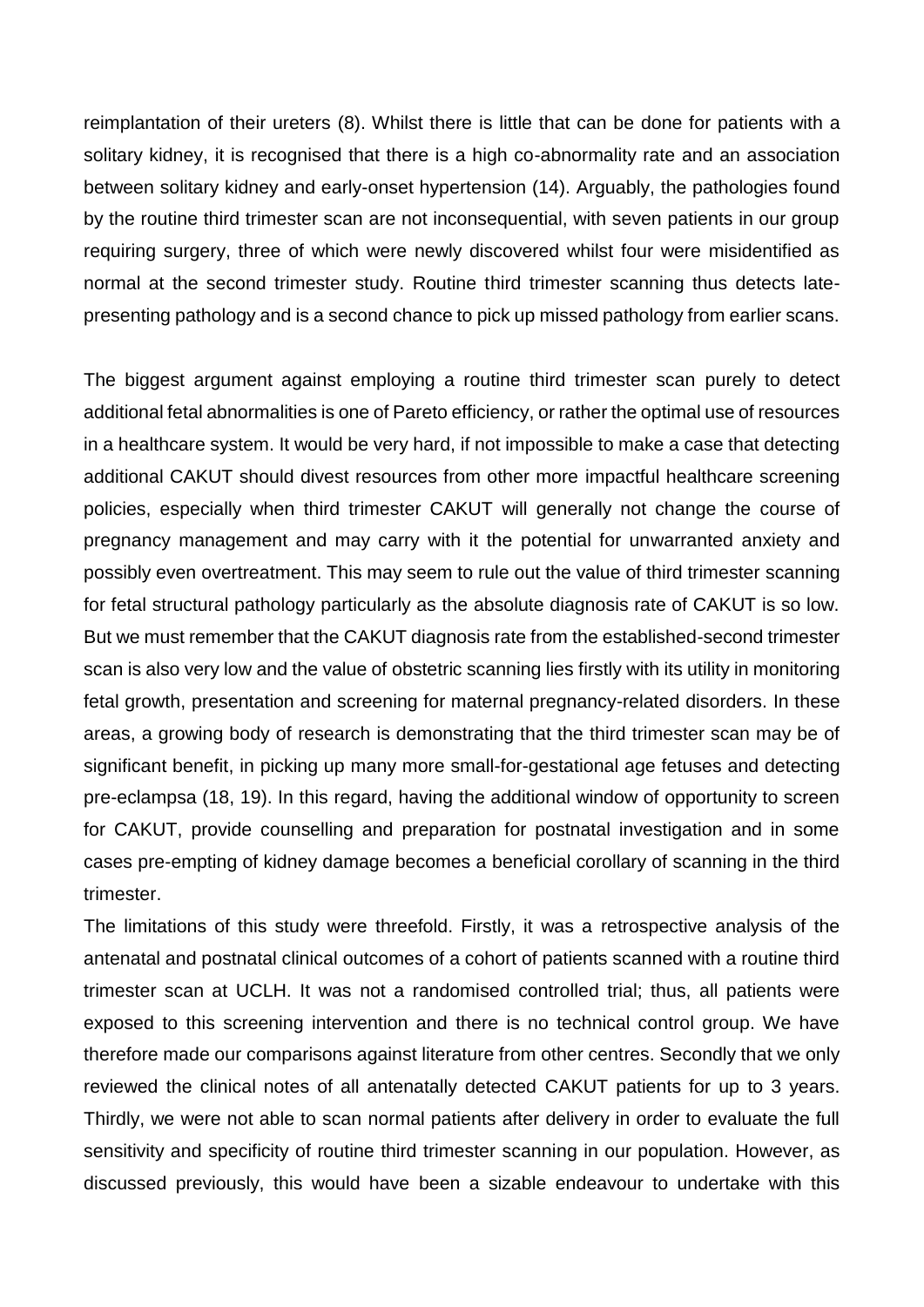population size. We did consider sampling our 'normal' population, however, as the incidence of CAKUT that only presents postnatally is an unknown entity, the necessary sample size for review would beyond the capacity of the children's hospital to offer.

## **Conclusion**

Routine third trimester scanning is already performed in many countries with benefits primarily directed towards the monitoring of fetal growth and late pregnancy malpresentation. For healthcare systems that still utilise two routine scans, debate is ongoing as to the value of introducing an additional scan. The additional ability to detect potentially missed CAKUT is an added benefit, which in isolation is likely of too small an impact to merit implementation of a third trimester scan, but in concert with other proposed benefits such as monitoring for late fetal growth velocity, malpresentation and screening for maternal disease, makes a strong case for implementing routine third trimester scanning. In addition, it highlights the need for a detailed fetal structural evaluation at all scans.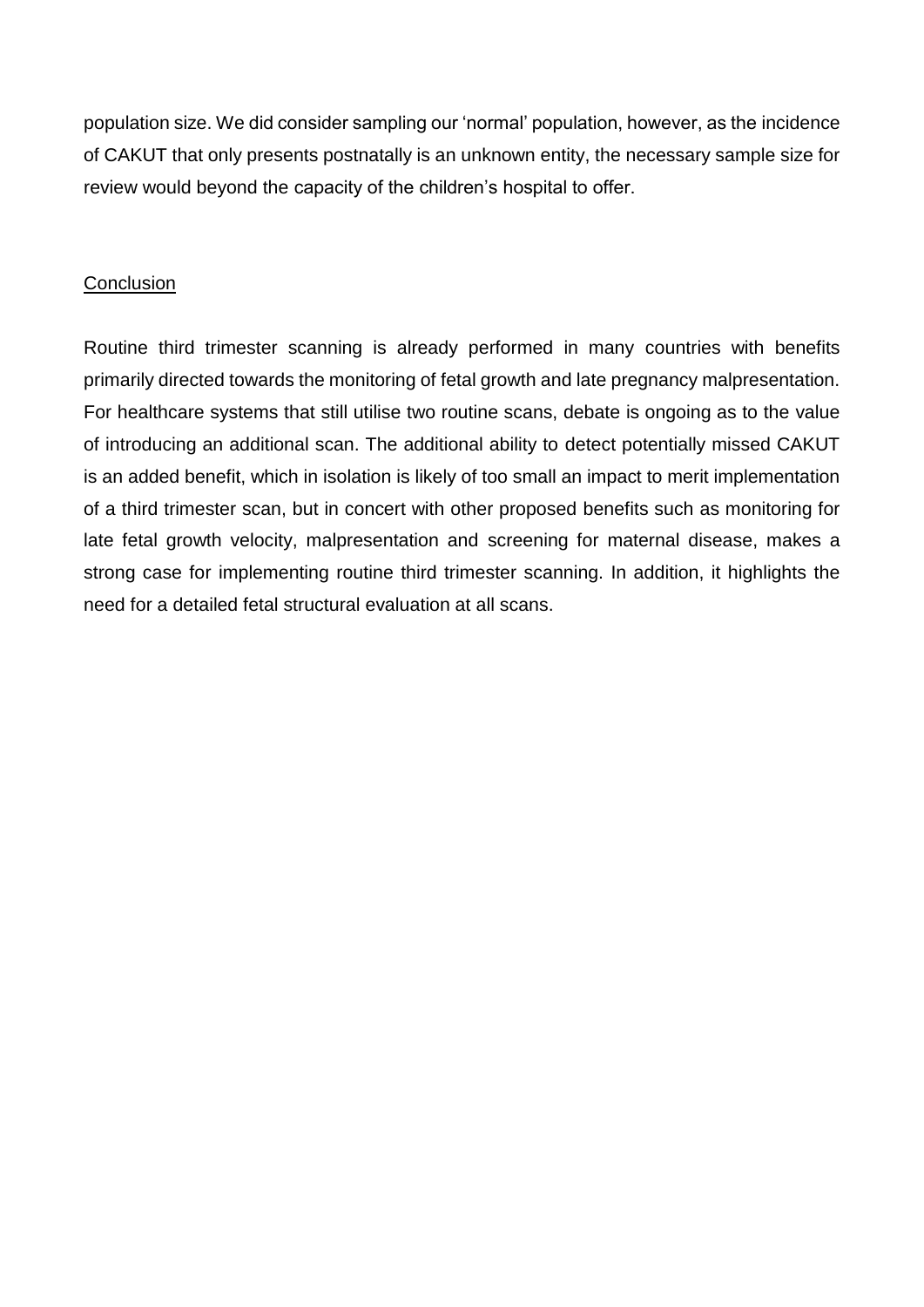# **References**

- 1. Elder JS. Antenatal hydronephrosis. Fetal and neonatal management. Pediatr Clin North Am. 1997 Oct;44(5):1299–321.
- 2. Grandjean H, Larroque D, Levi S. The performance of routine ultrasonographic screening of pregnancies in the Eurofetus Study. Am J Obstet Gynecol. 1999 Aug;181(2):446–54.
- 3. Bhide A, Sairam S, Farrugia M-K, Boddy S-A, Thilaganathan B. The sensitivity of antenatal ultrasound for predicting renal tract surgery in early childhood. Ultrasound Obstet Gynecol. 2005 May;25(5):489–92.
- 4. Wollenberg A, Neuhaus TJ, Willi UV, Wisser J. Outcome of fetal renal pelvic dilatation diagnosed during the third trimester. Ultrasound Obstet Gynecol. 2005 May;25(5):483–8.
- 5. Shipp TD, Nguyen HT, Bromley B, Lyons JG, Benacerraf BR. Importance of renal abnormalities first identified in the third trimester after normal findings on a detailed second-trimester structural fetal survey. J Ultrasound Med. 2011 Nov;30(11):1567– 72.
- 6. Hothi DK, Wade AS, Gilbert R, Winyard PJD. Mild fetal renal pelvis dilatation: much ado about nothing? Clin J Am Soc Nephrol. 2009 Jan;4(1):168–77.
- 7. Alconcher LF, Tombesi MM. Natural history of bilateral mild isolated antenatal hydronephrosis conservatively managed. Pediatr Nephrol. 2012 Jul;27(7):1119–23.
- 8. Arena S, Magno C, Montalto AS, Russo T, Mami C, Baldari S, et al. Long-term followup of neonatally diagnosed primary megaureter: rate and predictors of spontaneous resolution. Scand J Urol Nephrol. 2012 Jun;46(3):201–7.
- 9. Chertin B, Pollack A, Koulikov D, Rabinowitz R, Hain D, Hadas-Halpren I, et al. Conservative treatment of ureteropelvic junction obstruction in children with antenatal diagnosis of hydronephrosis: lessons learned after 16 years of follow-up. Eur Urol. 2006 Apr;49(4):734–8.
- 10. Kim HJ, Jung HJ, Lee HY, Lee YS, Im YJ, Hong CH, et al. Diagnostic value of anteroposterior diameter of fetal renal pelvis during second and third trimesters in predicting postnatal surgery among Korean population: useful information for antenatal counseling. Urology. 2012 May;79(5):1132–7.
- 11. Ek S, Lidefeldt K-J, Varricio L. Fetal hydronephrosis; prevalence, natural history and postnatal consequences in an unselected population. Acta Obstet Gynecol Scand. 2007;86(12):1463–6.
- 12. Grazioli S, Parvex P, Merlini L, Combescure C, Girardin E. Antenatal and postnatal ultrasound in the evaluation of the risk of vesicoureteral reflux. Pediatr Nephrol. 2010 Sep;25(9):1687–92.